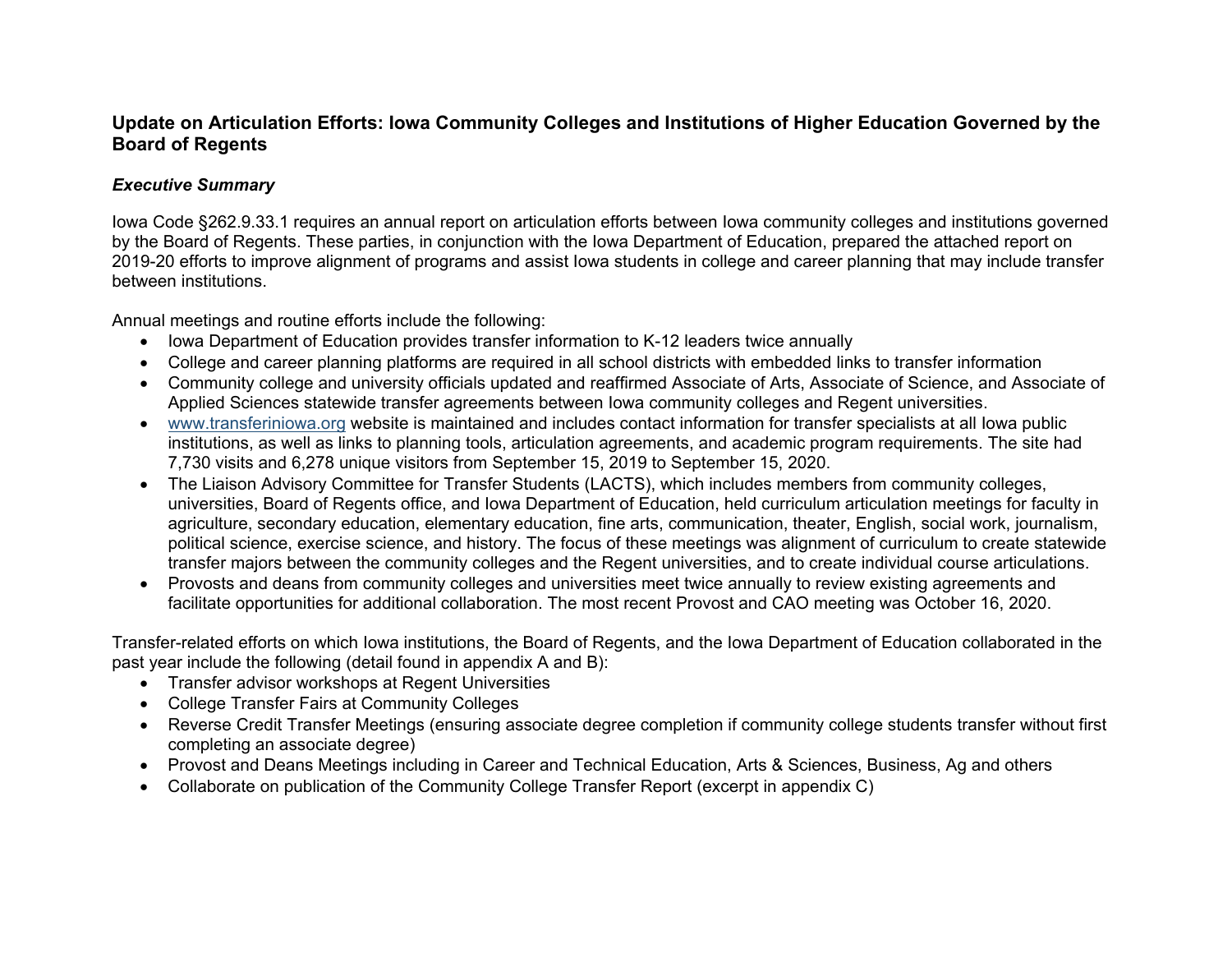## **Update on Articulation Efforts: Iowa Community Colleges and Institutions of Higher Education Governed by the Board of Regents OCTOBER 2019 – SEPTEMBER 2020**

The following update has been prepared to be submitted to the Iowa General Assembly by January 15, 2021, as specified in Iowa Code §262.9.33.1.

| <b>LEGISLATION</b>                                                                                                                                                                                                                                                                                                                                               | <b>STATUS</b>                                                                                                                                                                                                                                                                                                                                                                                                                                                                                                                                                                                                                                                                                                                                                                                                    |  |  |  |  |  |
|------------------------------------------------------------------------------------------------------------------------------------------------------------------------------------------------------------------------------------------------------------------------------------------------------------------------------------------------------------------|------------------------------------------------------------------------------------------------------------------------------------------------------------------------------------------------------------------------------------------------------------------------------------------------------------------------------------------------------------------------------------------------------------------------------------------------------------------------------------------------------------------------------------------------------------------------------------------------------------------------------------------------------------------------------------------------------------------------------------------------------------------------------------------------------------------|--|--|--|--|--|
| §256.9.57. Develop and implement<br>a plan to provide, at least twice<br>annually to all principals and<br>guidance counselors employed by<br>schools districts and accredited<br>nonpublic schools, notice describing<br>how students can find and use the<br>articulation information available on<br>the website maintained by the state<br>board of regents. | The Iowa Department of Education (IDE) communicates with public and nonpublic secondary and<br>postsecondary administrators, advisors, guidance counselors, teachers, and students regarding the<br>www.TransferInlowa.org articulation website. IDE personnel also work with local school districts to provide<br>transfer information to parents as they help their children consider postsecondary options.                                                                                                                                                                                                                                                                                                                                                                                                   |  |  |  |  |  |
|                                                                                                                                                                                                                                                                                                                                                                  | The Department distributes a monthly electronic newsletter to all superintendents and principals titled<br>School Leader Update (SLU), and is available to all K-12 counselors and teachers on the IDE website. At<br>least once per year, an article is published in the SLU titled "Transfer in lowa web portal assists students<br>(See the article's link in the October 2020 publication found at<br>transfer."<br>with<br>https://educateiowa.gov/resources/school-leader-update). This article discusses the transfer web portal,<br>dedicated to assisting students with the transfer process, and provides a link to the Transfer in lowa<br>website (www.transferiniowa.org). Advisors' contact information for each postsecondary institution in lowa<br>is available at the TransferInlowa.org site. |  |  |  |  |  |
| about the articulation website to the following:                                                                                                                                                                                                                                                                                                                 | The plan shall include suggested methods for elementary and secondary schools and community colleges to effectively communicate information                                                                                                                                                                                                                                                                                                                                                                                                                                                                                                                                                                                                                                                                      |  |  |  |  |  |
| a. To all elementary and secondary<br>school students interested in or<br>potentially interested in attending a<br>community college or institution of<br>higher education governed by the<br>state board of regents.                                                                                                                                            | In academic year 2016-2017, lowa moved from a centralized, state-designated platform to a decentralized<br>model in which school districts may choose from a list of nine career information and decision-making<br>systems (CIS) that meet state standards. The standards were determined based on suggestions and<br>vetting with counselors, instructors, IDE, and other stakeholders. For a list of career information systems<br>that meet state standards through FY 2022, see the Career Planning page on the Department website.                                                                                                                                                                                                                                                                         |  |  |  |  |  |
|                                                                                                                                                                                                                                                                                                                                                                  | All vendors are required to provide post-secondary, and decision-making information. School district<br>personnel are encouraged to request that the www.transferiniowa.org link be embedded within each CIS<br>platform so that students may access this information. In addition, this link is embedded in all updated<br>IDE guidance materials related to the CIS standards.                                                                                                                                                                                                                                                                                                                                                                                                                                 |  |  |  |  |  |
|                                                                                                                                                                                                                                                                                                                                                                  | lowa Code 279.61 requires student career planning in the form of the creation of a four-year plan beginning<br>in eighth grade. The Career Planning FAQ and the IDE Career Planning Website updated in September<br>2017 includes the transfer language and link so that students of all grades have access.<br>All platforms provide students the options to explore each CIS model which each have a location under a<br>College Planning section giving students the ability to explore various college types, degree options,<br>college planning resources, labor market information, and other useful planning tools.                                                                                                                                                                                      |  |  |  |  |  |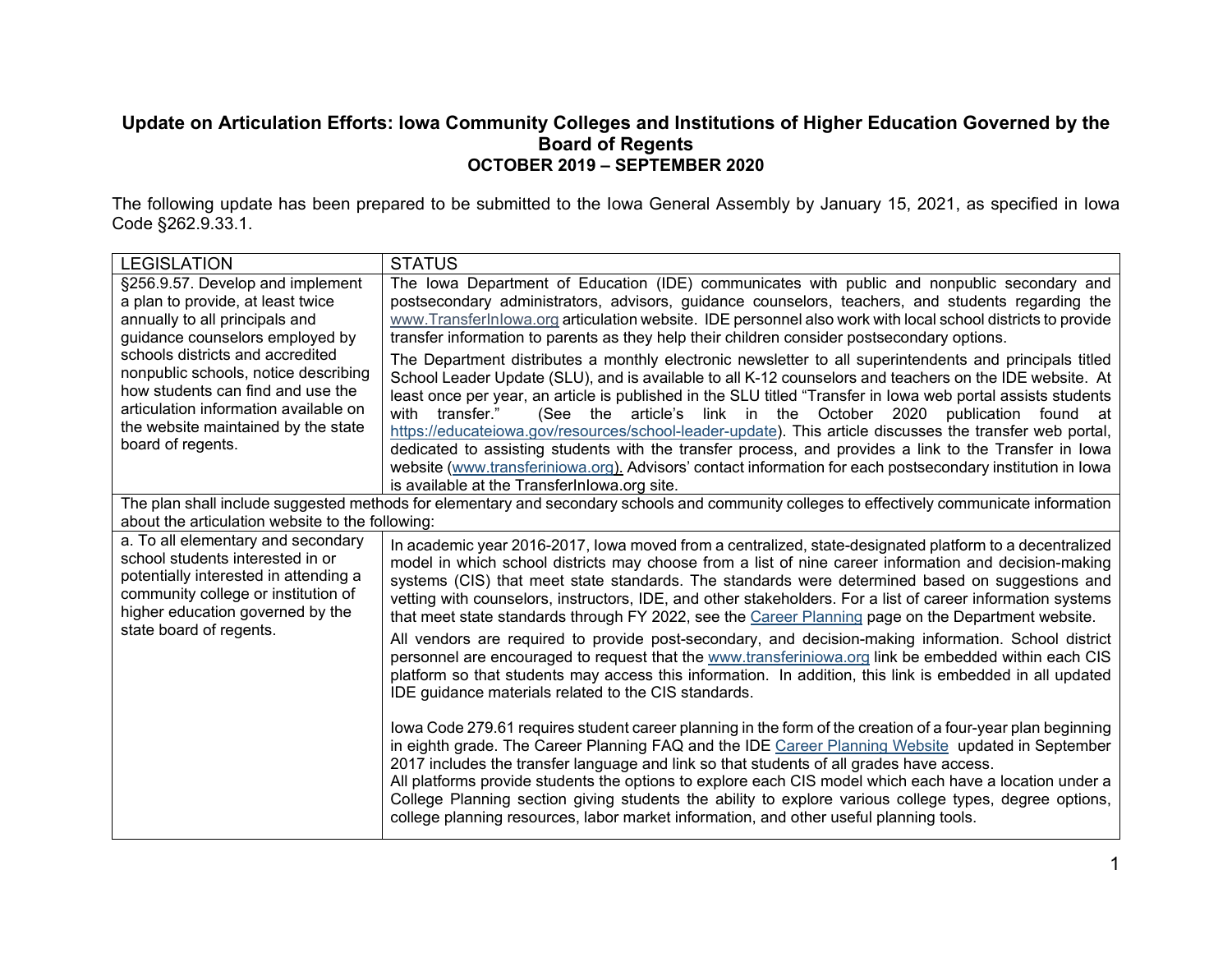|                                                                                                                                       | Students are encouraged to visit the lowa Student Aid Commission website, which links, to the Transfer<br>in lowa website.                                                                                                                                                                                            |  |  |  |  |  |  |  |
|---------------------------------------------------------------------------------------------------------------------------------------|-----------------------------------------------------------------------------------------------------------------------------------------------------------------------------------------------------------------------------------------------------------------------------------------------------------------------|--|--|--|--|--|--|--|
|                                                                                                                                       | In addition to providing material resources designed to promote transfer in lowa, the IDE commits<br>personnel to the effort.                                                                                                                                                                                         |  |  |  |  |  |  |  |
| b. To all community college<br>students interested in admission to a<br>baccalaureate program offered by a<br><b>BOR</b> institution. | The IDE provides a liaison to the Chief Student Services Administrators to provide information and<br>resources to community college students, parents, counselors, advisors, and teachers. These resources<br>reference www.transferiniowa.org and are available to all students earning community college credits.  |  |  |  |  |  |  |  |
| §260C.14.22. Enter into a collective<br>statewide articulation agreement<br>with the state board of regents                           | The Associate of Arts degree articulation agreement was originally signed on December 2, 1981. The<br>most recent reaffirmation was on May 11, 2020. The next scheduled reaffirmation will occur on April 2,<br>2021. The agreement includes the following elements:                                                  |  |  |  |  |  |  |  |
| pursuant to §262.9. subsection 33,<br>which shall provide for the seamless                                                            | Minimum of 60 credit hours of courses designed and acceptable for transfer and may include up to<br>$\blacklozenge$<br>16 credit hours of career and technical courses.                                                                                                                                               |  |  |  |  |  |  |  |
| transfer of academic credits from a<br>completed associate of arts or                                                                 | Minimum of 40 credit hours of general education evenly distributed among arts and sciences.<br>٠<br>Remaining 20 semester hours are elective credits.<br>$\blacklozenge$                                                                                                                                              |  |  |  |  |  |  |  |
| associate of science degree<br>program offered by a community                                                                         | World language proficiency must be met per requirements at each Regent university.<br>$\blacklozenge$<br>٠                                                                                                                                                                                                            |  |  |  |  |  |  |  |
| college to a baccalaureate degree<br>program offered by an institution of<br>higher education governed by the                         | A minimum 2.0 grade point average.<br>Students who meet the above requirements and transfer with an Associate of Arts degree will have<br>٠<br>met general education requirements at the Regent universities.<br>Students who do not complete an Associate of Arts degree must have course-by-course evaluation.<br>٠ |  |  |  |  |  |  |  |
| state board of regents.                                                                                                               | The Associate of Science degree articulation agreement was first signed on April 18, 2008. The most<br>recent reaffirmation was on May 11, 2020. The next scheduled reaffirmation will occur on April 2, 2021.                                                                                                        |  |  |  |  |  |  |  |
|                                                                                                                                       | The requirements for the Associate of Science degree are the same as for the Associate of Arts degree<br>with the following exceptions:                                                                                                                                                                               |  |  |  |  |  |  |  |
|                                                                                                                                       | Distribution of hours includes 20 credit hours of mathematics and science.                                                                                                                                                                                                                                            |  |  |  |  |  |  |  |
| The board shall also do the following:                                                                                                | Additional general education courses may be required at the Regent universities.                                                                                                                                                                                                                                      |  |  |  |  |  |  |  |
| a. Identify a transfer and articulation                                                                                               | Each two-year and four-year public institution has a transfer and articulation contact person to assist<br>$\blacklozenge$                                                                                                                                                                                            |  |  |  |  |  |  |  |
| contact office or person.                                                                                                             | in resolving issues related to the acceptance and/or application of transfer credit. Information is on                                                                                                                                                                                                                |  |  |  |  |  |  |  |
|                                                                                                                                       | the www.TransferInlowa.org articulation website and is updated as appropriate.                                                                                                                                                                                                                                        |  |  |  |  |  |  |  |
| b. Collaborate with the state board                                                                                                   | The Liaison Advisory Committee for Transfer Students (LACTS) developed a systematic process for                                                                                                                                                                                                                       |  |  |  |  |  |  |  |
| of regents to meet the requirements                                                                                                   | expanding academic discipline meetings, hence approved by the community college chief academic                                                                                                                                                                                                                        |  |  |  |  |  |  |  |
| specified in §262.9, subsection 33,                                                                                                   | officers and the Regent university provosts. Key elements of this process include the following:                                                                                                                                                                                                                      |  |  |  |  |  |  |  |
| including but not limited to                                                                                                          | Planning meetings and collaboration opportunities for representatives from all institutions.<br>$\blacklozenge$                                                                                                                                                                                                       |  |  |  |  |  |  |  |
| developing a systematic process for                                                                                                   | Using data to determine courses or majors most common with transfer students.<br>٠                                                                                                                                                                                                                                    |  |  |  |  |  |  |  |
| expanding academic disciplines and                                                                                                    | Meeting design, with flexibility of meeting format and activities to meet varying needs of disciplines,<br>$\blacklozenge$                                                                                                                                                                                            |  |  |  |  |  |  |  |
| meetings between the community<br>college faculty and faculty of the                                                                  | using best practices and resulting in an action plan.<br>Evaluation of both the process and the meeting with a focus on continuous improvement.<br>٠                                                                                                                                                                  |  |  |  |  |  |  |  |
|                                                                                                                                       |                                                                                                                                                                                                                                                                                                                       |  |  |  |  |  |  |  |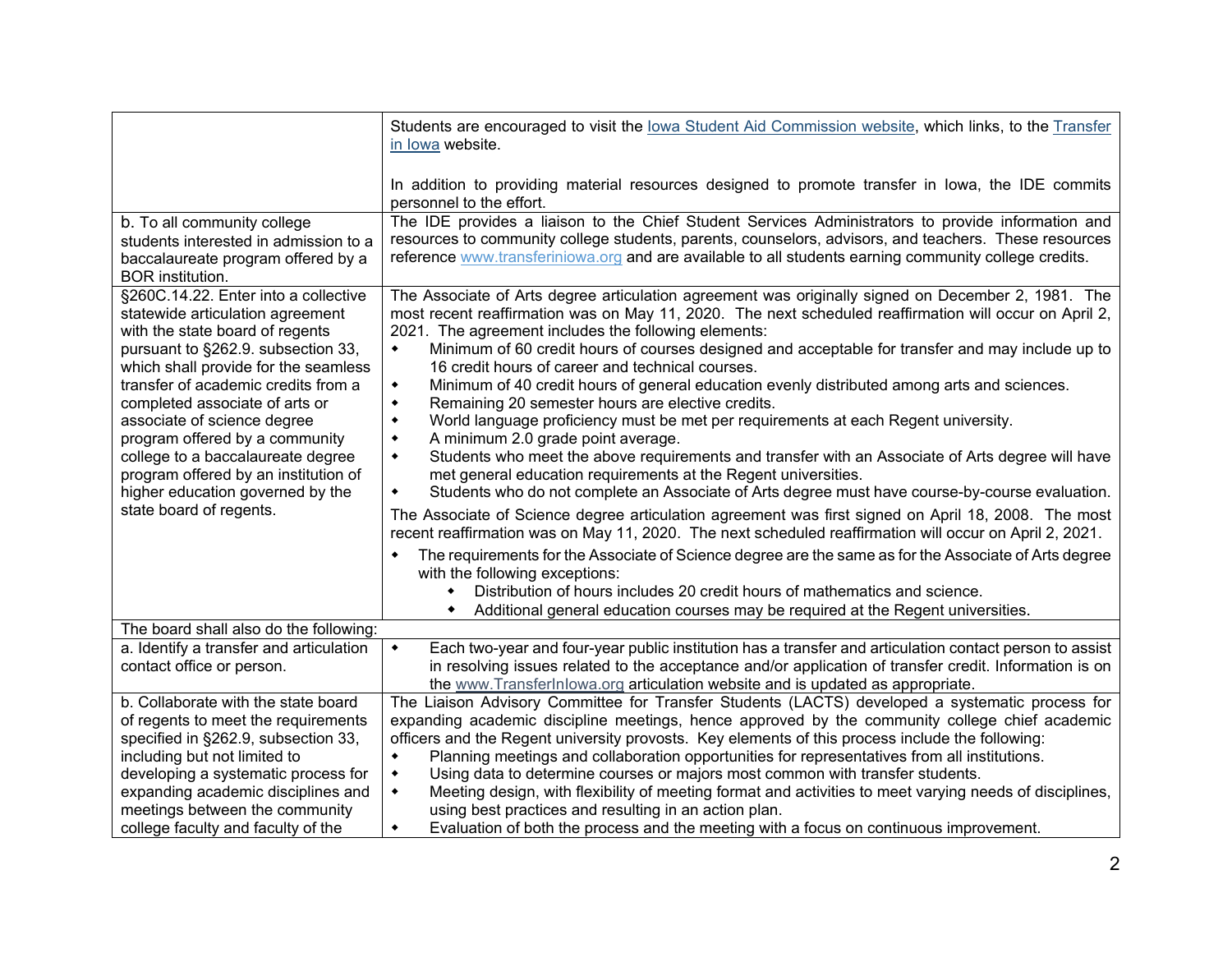| institutions of higher education<br>governed by the state board of<br>regents, developing criteria to<br>prioritize core curriculum areas,<br>promoting greater awareness of<br>articulation-related activities,<br>facilitating additional opportunities<br>for individual institutions to pursue<br>program articulation agreements for<br>career and technical education<br>programs, and developing and<br>implementing a process to examine<br>a minimum of eight new associate of<br>applied science degree programs for<br>which articulation agreements would<br>serve students' continued academic<br>success in those degree programs. | Regent university and community college faculty held academic discipline meetings in the following areas<br>in the past year:<br>agriculture, secondary education, elementary education, fine arts, communication, theater,<br>$\bullet$<br>English, social work, journalism, political science, exercise science, and history.<br>All institutions signed memoranda of understanding with the National Student Clearinghouse to facilitate<br>data exchange. Since late fall 2017, this statewide collaborative process streamlined the granting of<br>associate degrees to eligible students by reverse credit transfer following an agreed upon statewide<br>process.<br>Career and Technical deans prioritized a list of Associate of Applied Science program areas for<br>٠<br>planning of faculty meetings to discuss articulation.                                                |  |  |  |  |  |  |  |  |
|--------------------------------------------------------------------------------------------------------------------------------------------------------------------------------------------------------------------------------------------------------------------------------------------------------------------------------------------------------------------------------------------------------------------------------------------------------------------------------------------------------------------------------------------------------------------------------------------------------------------------------------------------|------------------------------------------------------------------------------------------------------------------------------------------------------------------------------------------------------------------------------------------------------------------------------------------------------------------------------------------------------------------------------------------------------------------------------------------------------------------------------------------------------------------------------------------------------------------------------------------------------------------------------------------------------------------------------------------------------------------------------------------------------------------------------------------------------------------------------------------------------------------------------------------|--|--|--|--|--|--|--|--|
|                                                                                                                                                                                                                                                                                                                                                                                                                                                                                                                                                                                                                                                  | 2010-2011: Agriculture and Veterinary Technology<br>2012-2013: Network Administration; CAD/Design; Criminal Justice; Robotics/Automation; and<br>٠<br>Wind/Renewable Energy<br>2013-2014: Network Administration, Criminal Justice, and CAD/Design Technology<br>۰<br>2016-2017: Early Childhood Education<br>2018-2019: Agriculture majors<br>۰<br>2019-2020: Computer Science<br>۰<br>Institutional efforts to articulate Associate of Applied Science programs identified in the appendices.                                                                                                                                                                                                                                                                                                                                                                                          |  |  |  |  |  |  |  |  |
| c. Develop criteria to prioritize core<br>curriculum areas and create or<br>review transition guides for the core<br>curriculum areas.                                                                                                                                                                                                                                                                                                                                                                                                                                                                                                           | Extensive transfer plans are available on institutional web sites and include information to guide curriculum<br>planning.                                                                                                                                                                                                                                                                                                                                                                                                                                                                                                                                                                                                                                                                                                                                                               |  |  |  |  |  |  |  |  |
| d. Include on its articulation website<br>course equivalency and transition<br>guides for each of the BOR<br>institutions.                                                                                                                                                                                                                                                                                                                                                                                                                                                                                                                       | Course equivalency guides are available on the www.TransferInlowa.org articulation website.<br>Transition and course equivalency guides are also available on all of the Regent university websites. For<br>example, in 2019-20, the UI had 64,694 unique visitors to their transfer course equivalency guides.                                                                                                                                                                                                                                                                                                                                                                                                                                                                                                                                                                          |  |  |  |  |  |  |  |  |
| e. Jointly, with the community<br>colleges, select academic depts. in<br>which to articulate courses through<br>faculty meetings in accordance with<br>paragraph "b". However, course-to-<br>course equivalencies need not occur<br>in an academic discipline when the<br>board and the community colleges<br>jointly determine that course content<br>is incompatible.                                                                                                                                                                                                                                                                          | Community colleges and Regent universities have conducted two program inventories to identify<br>$\blacklozenge$<br>areas of articulation opportunity.<br>Joint meetings between community college chief academic officers and Regent university provosts<br>$\blacklozenge$<br>have resulted in prioritizing programs as well as discussing processes for improving transfer and<br>articulation. Hundreds of course equivalencies approved by faculty are in place, and more are<br>developed as curriculum is updated to stay in line with workforce needs.<br>$\blacklozenge$<br>Growth in military credit articulations continues as documented in the annual Home Base lowa report<br>to the general assembly. The statewide articulation agreement for awarding and transferring college<br>credit based on Armed Services educational experiences has been in effect since 1996. |  |  |  |  |  |  |  |  |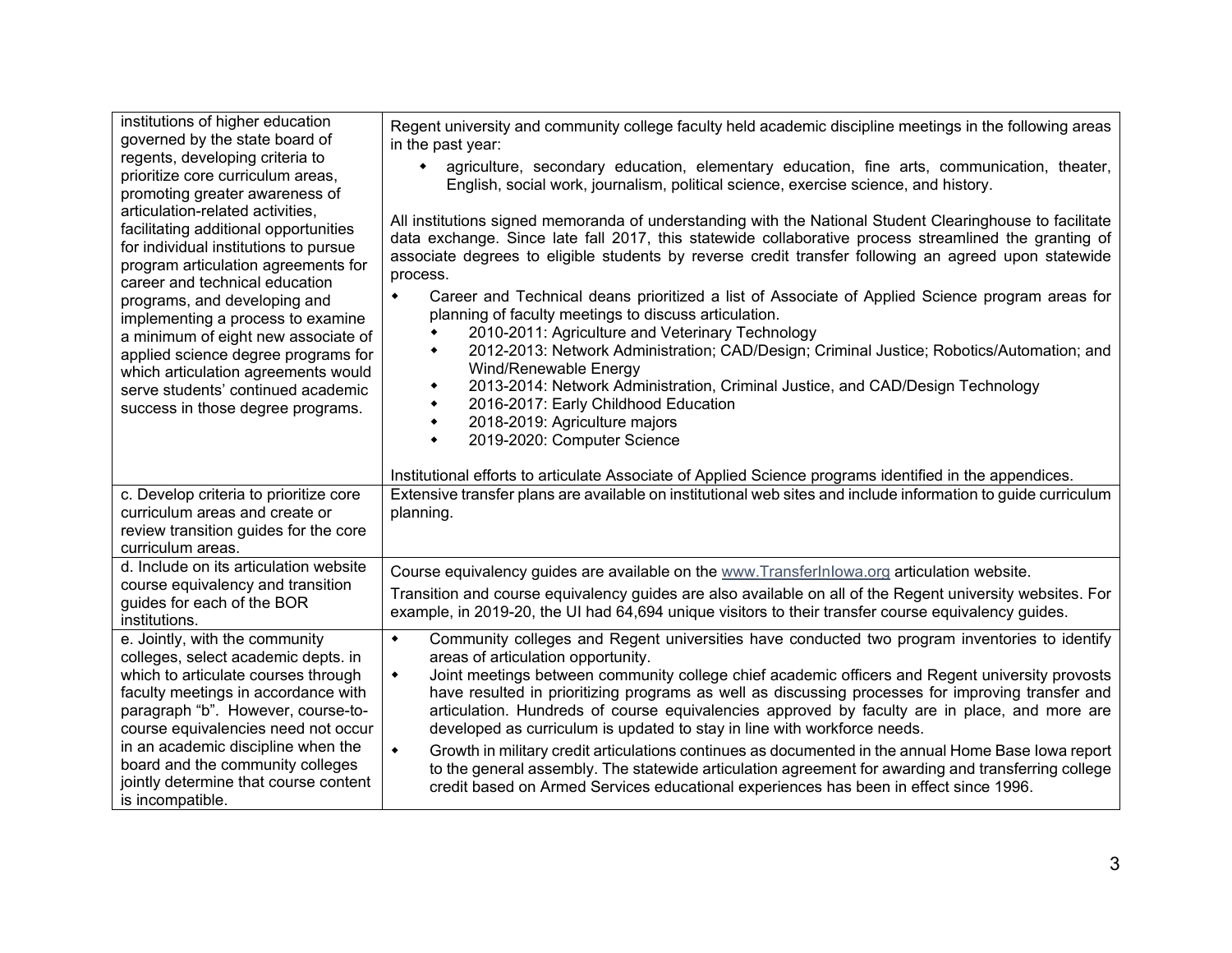| f. Promote greater awareness of                                                                                                                                                                                           | Communication between advising and admissions transfer specialists at lowa community colleges and                                                                                                                                                                                                                                                                                                                                                                                                     |
|---------------------------------------------------------------------------------------------------------------------------------------------------------------------------------------------------------------------------|-------------------------------------------------------------------------------------------------------------------------------------------------------------------------------------------------------------------------------------------------------------------------------------------------------------------------------------------------------------------------------------------------------------------------------------------------------------------------------------------------------|
| articulation-related activities.                                                                                                                                                                                          | Regent universities is continuous and effective.                                                                                                                                                                                                                                                                                                                                                                                                                                                      |
| g. Facilitate opportunities for<br>institutions to pursue articulation<br>agreements for career and technical<br>education programs and programs<br>of study offered by BOR institutions.                                 | The Liaison Advisory Committee on Transfer Students (LACTS) meets at least quarterly to review<br>transfer and articulation, update policies and agreements, and plan disciplinary meetings.<br>LACTS facilitates meetings of disciplinary faculty throughout the year, but at least annually.<br>Some faculty disciplinary collaborations occur directly between institutions and faculty. College-to-<br>college articulations in different program areas are common. Examples are in the appendix. |
| h. Implement a process to examine<br>a minimum of eight new AAS degree<br>programs for which articulation<br>agreements between the community<br>colleges and BOR institutions would<br>serve students' academic success. | LACTS created a process to examine Associate of Applied Science degree programs for articulation<br>agreements in 2010. The general career and technical credit transfer agreement was last reviewed and<br>approved at the April 3, 2020 joint meeting of community college and Regent university deans. Review of<br>articulation agreements is ongoing, especially in relation to Bachelor of Applied Science programs at the<br>universities.                                                     |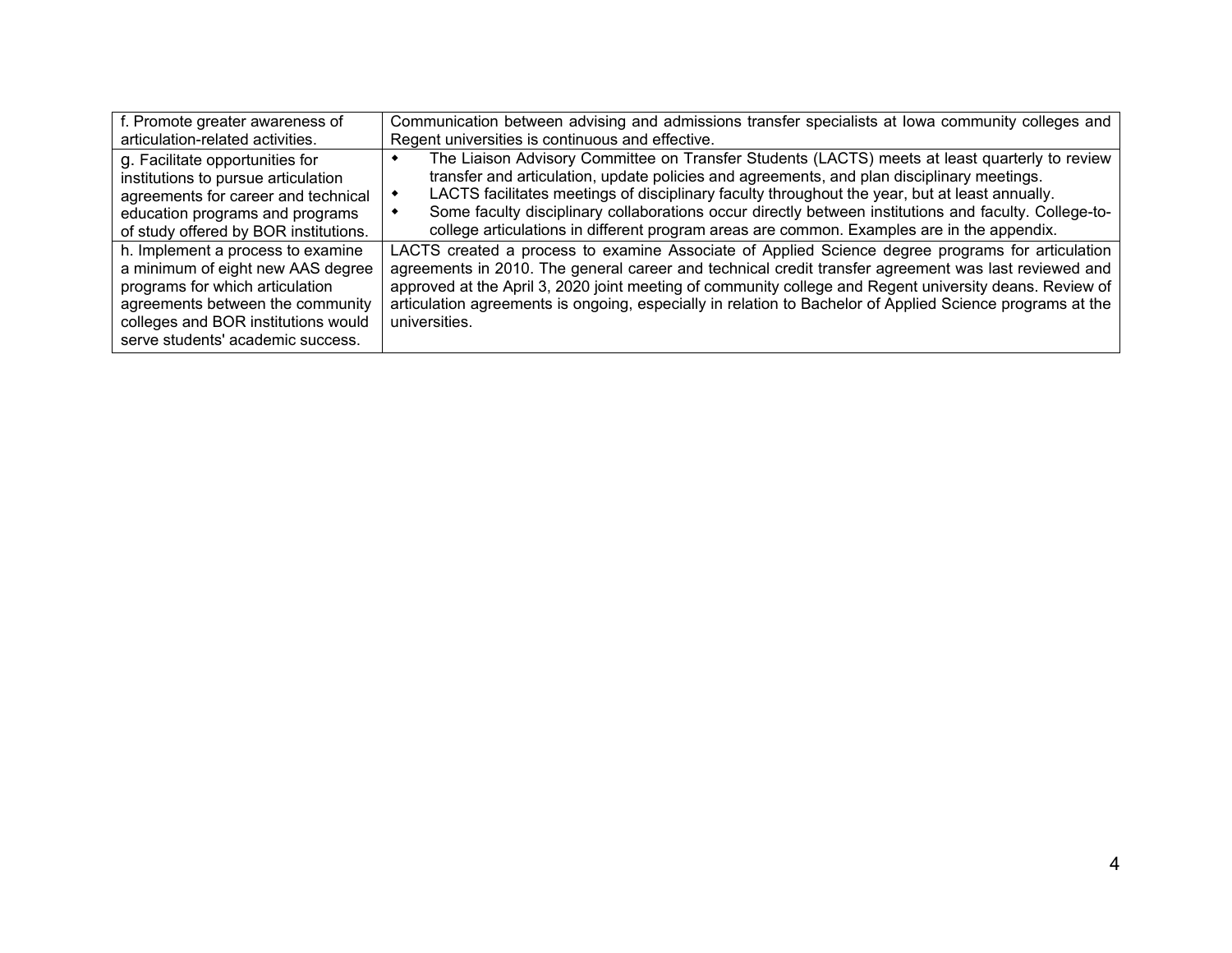## **Appendix A-**Updates on Articulation Activities at the Community Colleges

## **Activities including All Community Colleges and Regent Universities**

- Transfer advisor workshops at Regent Universities
- College Transfer Fairs at Community Colleges
- Statewide Articulation Conferences
- Reverse Transfer Meetings
- CAO and Deans Meetings including in Career and Technical Education, Arts & Sciences, Business, Ag and others
- Statewide faculty meetings in areas such as agriculture, criminal justice and philosophy/ethics
- Community College and Regent University staff participation in reverse credit transfer meeting
- Liaison Advisory Committee on Transfer Students (LACTS) meetings throughout the year
- Transfer Major Steering Committee work with Regents and Iowa Department of Education

## **Eastern Iowa Community College**

- ISU Engineering Transfer Visit Day and Career Fair
- Carver College of Medicine Pre-med visit at The U of Iowa
- ISU for a transfer visit day
- University of Northern Iowa for a transfer visit day
- U of Iowa for a transfer visit day
- Compiled Transfer Major information specific to Regents that is posted on EICC website to assist in the transfer process (i.e. grade requirements, world language, and information beyond what is defined in the Transfer Majors). Worked with Regents to confirm information.
- Arranged for UNI Department of Technology to be on the CCC campus for a table visit and classroom presentation.
- Arranged for U of Iowa School of Social Work to visit MCC, CCC, and SCC. Student and advisor appointments were held.
- Arranged for U of Iowa RN-BSN completion program to meet with prospective students at SCC.
- Arranged for UNI College of Business to visit MCC.
- Arranged for UNI transfer admissions team to visit SCC. Student and Advisor meetings were held.
- Sent new EICC courses to Regents for evaluation to determine transfer equivalencies.
- Created the EICC Reverse Credit Transfer Planning Form for EICC advisors to use with students interested in taking advantage of Reverse Credit Transfer. This will help students plan for the transfer process and be prepared to register for their final AA degree requirements during orientation at a Regent University.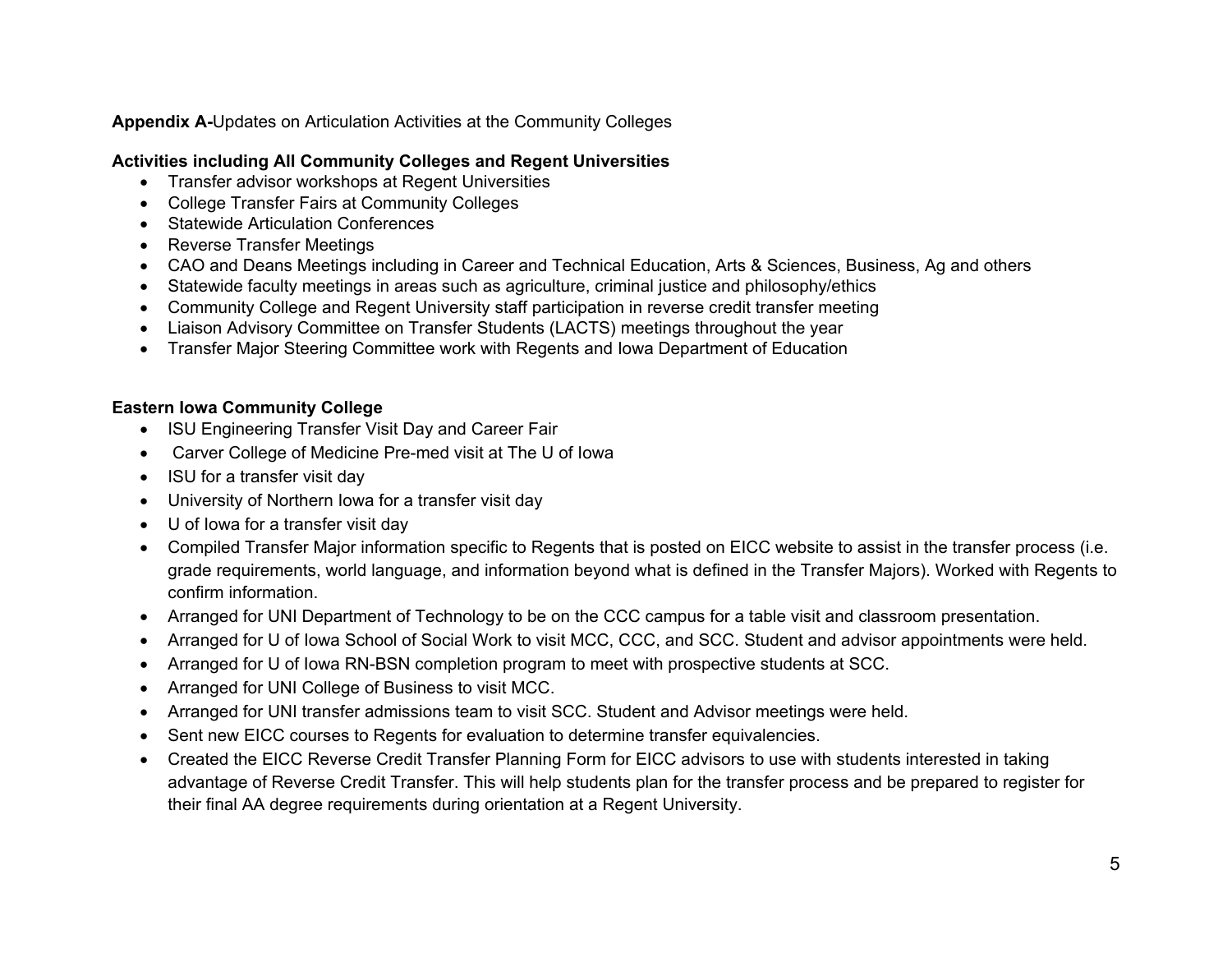## **Des Moines Area Community College**

• New transfer majors

## **Hawkeye Community College**

• No new discussions reported.

## **Indian Hills Community College**

- Transfer trip: 2 to ISU
- Transfer trip: 1 to U of Iowa (1 cancelled due to COVID)
- Transfer trip: 1 to UNI (1 cancelled due to COVID)
- Advising team met with UNI transfer admissions team
- Advising team met with ISU transfer admission counselor
- Advising team met with UNI transfer academic advisor for School of Business
- Advising team met with UNI Recreation, Tourism, Non-profit leadership advisor

## **Iowa Central Community College**

• No new discussions reported.

#### **Iowa Lakes Community College**

- Conference call with UNI transfer opportunities, Environmental Science, Environment Resources Management, Digital Media programs
- Signing of 3 + 1 BSN Articulation Agreement with U of Iowa
- TRIO took ILCC students to UNI, ISU, and UI for transfer advising
- Ag Department reviewed agreements with ISU
- Reviewed current agreements with UNI email & conference calls
- TRIO hosted virtual campus visit tours of ISU, UNI, and UI and discussed transfer and advising

### **Iowa Valley Community College District**

• No new discussions reported.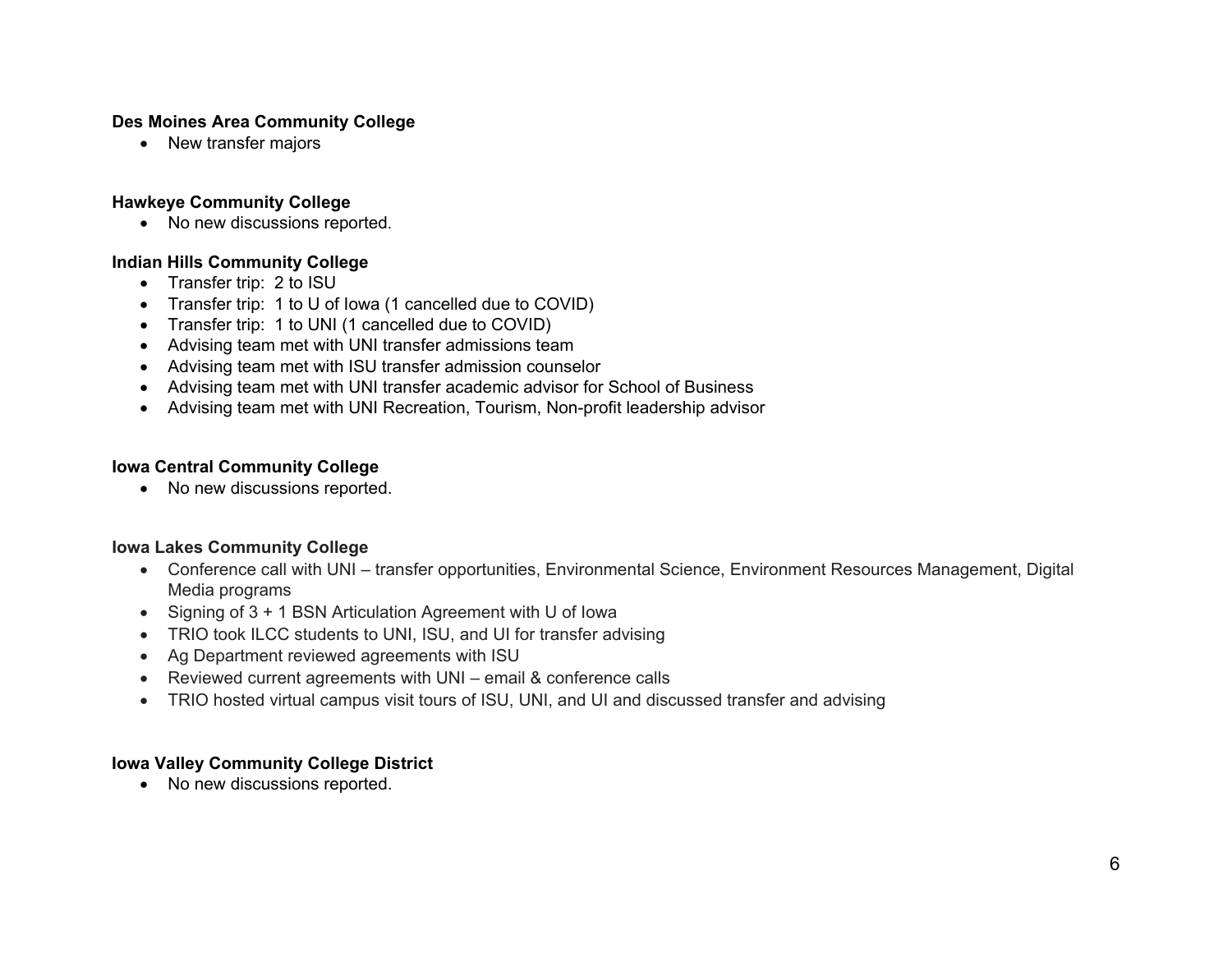## **Iowa Western Community College**

- Working with UNI to develop articulation agreements in the following program areas: Electronics, Robotics, and Renewable Energy.
- Share staff member with Western Iowa Regents Resource Center.

## **Kirkwood Community College**

- Discussions related to theatre at Iowa State were held to begin drafting an articulation agreement.
- In the process of detailing an articulation agreement for AA to BFA in Studio Arts with Iowa State.
- Discussions over the past year with the University of Iowa College of Education exploring ways to improve opportunities in education fields for all, including finding ways to encourage students from different ethnic backgrounds to consider the field of education. There are educators with diverse backgrounds teaching throughout Iowa and one of the ways we want to encourage students is by exposing them to faculty who may have similar backgrounds and experiences as encouragement for them to explore.
- Finalized an articulation agreement between UNI Environmental Resource Management B.A. and Kirkwood Parks and Natural Resources A.A.S. this past year.
- Met with members of the engineering department at ISU to discuss a 2+2 type of articulation between Kirkwood and ISU.
- Discussions regarding the loss of CSC-160 and CSC-175 from the articulation list at UI. They are now transferring.
- Discussions about a possible 2+2 in geosciences with the University of Iowa. These are ongoing.
- Apparel design has continued conversations with ISU related to transfer
- CSD has continued conversations with the University of Iowa.
- Discussion with University of Iowa College of Public Health about a potential new area for transfer.
- Discussions with ISU about Hospitality Management
- Faculty met with UNI regarding articulation and our AMRT program.
- The Construction Management program reviewed the official transfer/articulation agreement with UNI for two of their programs: Construction Management and Technology Management.

## **North Iowa Area Community College**

- UNI Admissions met with NIACC Strategies/Academic Success class to discuss transfer process for NIACC students.
- Advisors attended Iowa State University Cyclone Partner Update Program to discuss ISU College and program updates.
- The Recruitment Coordinator/Academic Advisor at UNI for the Department of Technology gave presentations to the General Machinist/Tool & Die programs about transferring to UNI.
- Advisors met with UI Transfer/Admissions staff and Distance & Online Education staff to discuss program updates.
- Faculty attended Cyber Hub Education Summit presented by DMACC and ISU.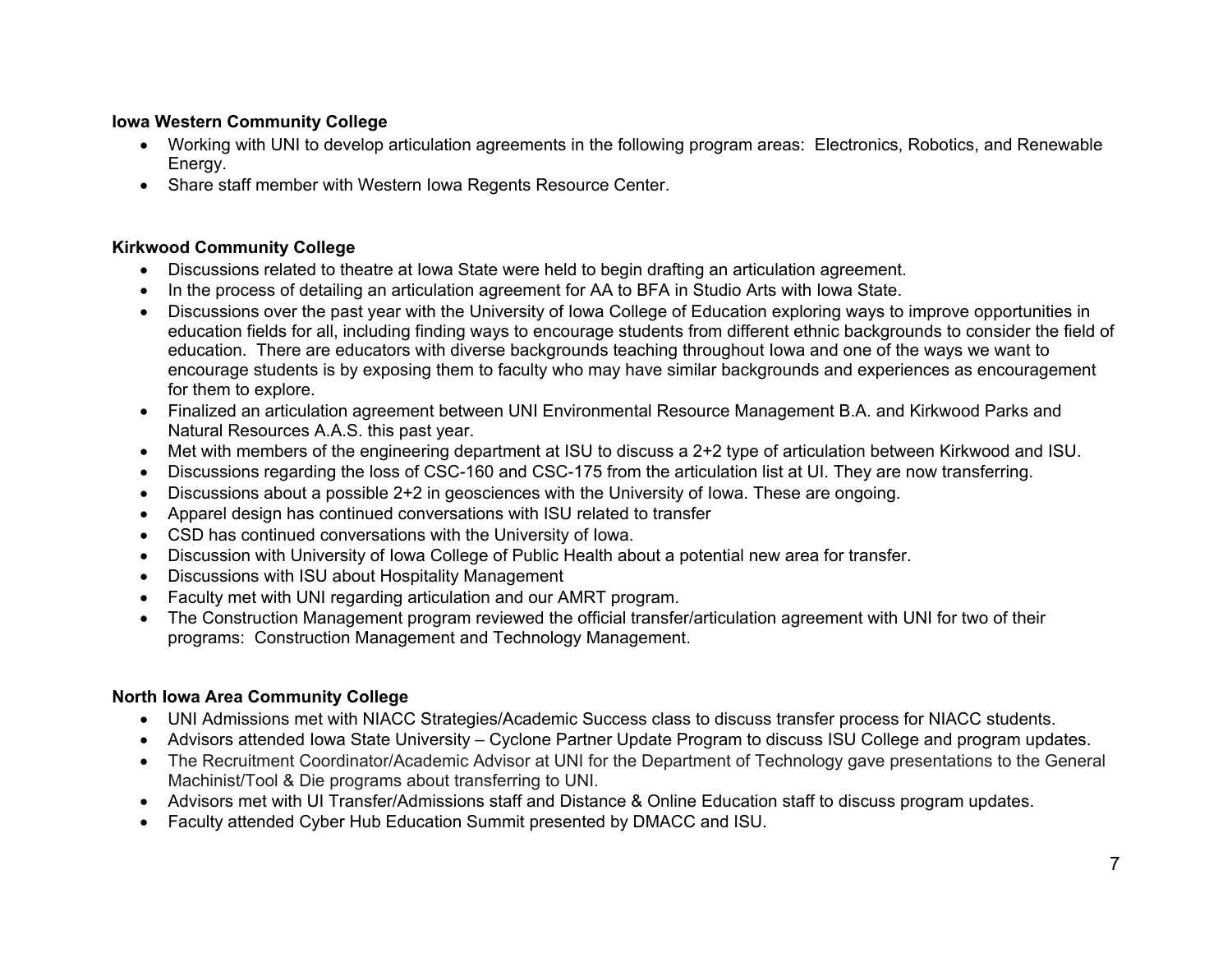- Faculty and staff met with UNI faculty to discuss transfer options for NIACC Physical Fitness & Wellness students to UNI's majors in Physical Education and Movement & Exercise Science.
- Agriculture Crop Management class attended Iowa State University Northeast Iowa Annual Meeting and Research Update.
- UNI follow up discussion on Wellness courses.
- Students and staff attended UNI Transfer Tuesday via ZOOM.
- Staff and students attended UNI Managing Business & Organizations BAS webinar.
- Agriculture faculty met with ISU faculty and Iowa Post-Secondary Agriculture faculty over ZOOM to discuss core transfer courses and common student learning outcomes.

#### **Northeast Iowa Community College**

- Regent transfer discussions were down this year due to COVID.
- UNI Industrial Tech Workshop
- U of Iowa pre-med conference
- ISU Visit Day
- U of Iowa updates virtually via Zoom
- Trio Transfer Visits: Two to UNI, two to ISU, and one to UI.
- Worked with UNI to develop and Early Childhood Program articulation.

#### **Northwest Iowa Community College**

- Updated articulation agreements with ISU, UI, and UNI.
- Three UNI College of Education professors zoomed with the NCC CAO to discuss possibilities for current and future CTE instructors in the high schools to receive professional development training on the campus of NCC.
- Share one staff member with Western Iowa Regents Resource Center.

#### **Southwestern Community College**

- Transfer plans and course equivalency guides with the Regents are updated annually.
- Faculty and staff from UNI visited the Southwestern campus to host "UNI Day" on campus.
- Attended a transfer advisor day at Iowa State University. In conjunction with the event, attendees had the opportunity to learn about student transfer experiences from a panel of transfer students
- Southwestern entered into a RN to BSN articulation agreement with the University of Iowa.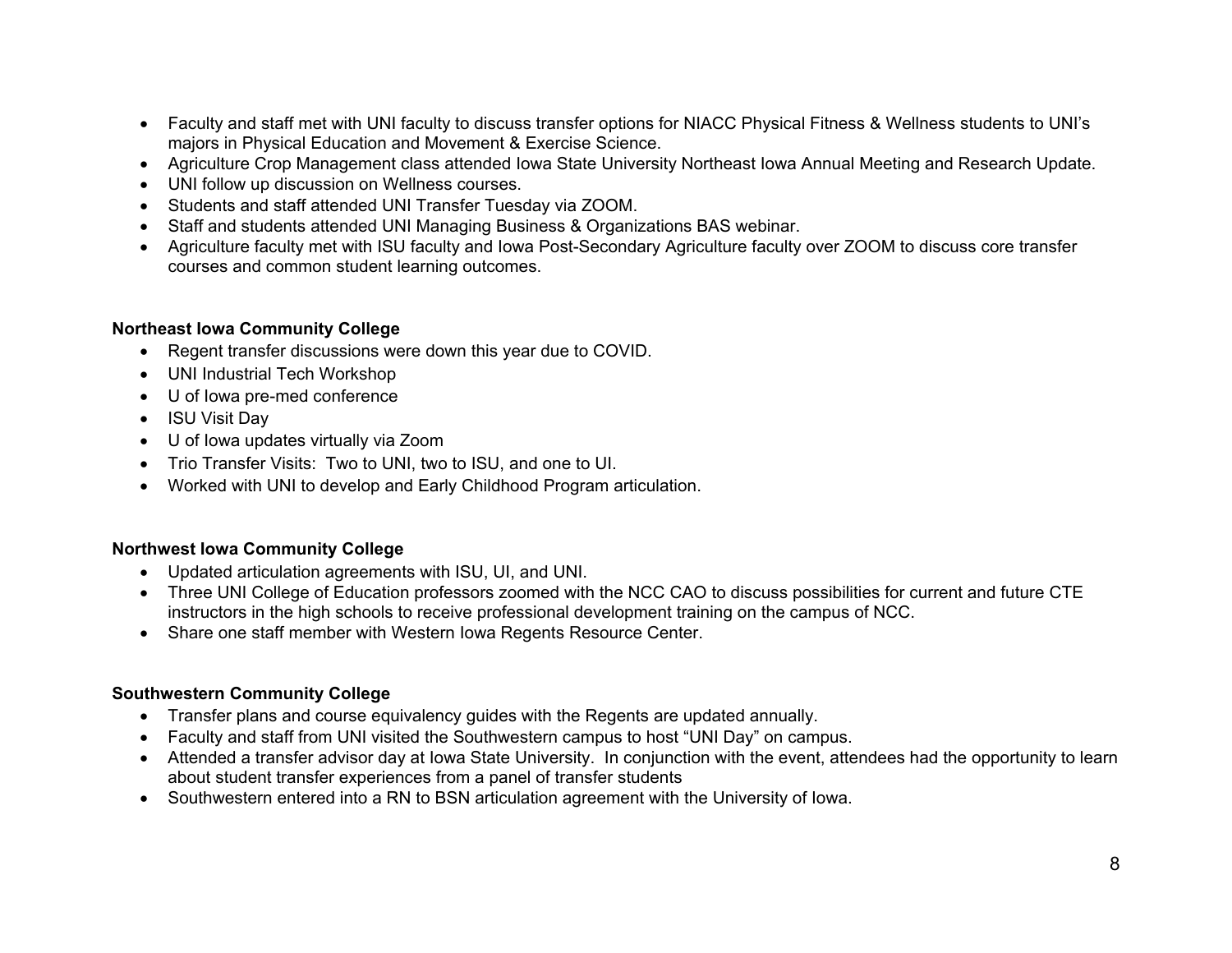- The Southwestern Community College TRiO Student Support Services program coordinated a student transfer trips to Iowa State University and the University of Northern of Iowa. The group visited with ISU and UNI admissions staff, transfer advisors, ISU and UNI TRiO staff, and also was provided an extensive campus tour.
- Share one staff member with Western Iowa Regents Resource Center.

#### **Southeastern Community College**

- UNI articulation of Technology AAS to BA
- Discussion with UNI Honors Program
- University of Iowa articulation with Nursing

#### **Western Iowa Tech**

- Share two staff members with Western Iowa Regents Resource Center.
- No new discussions reported.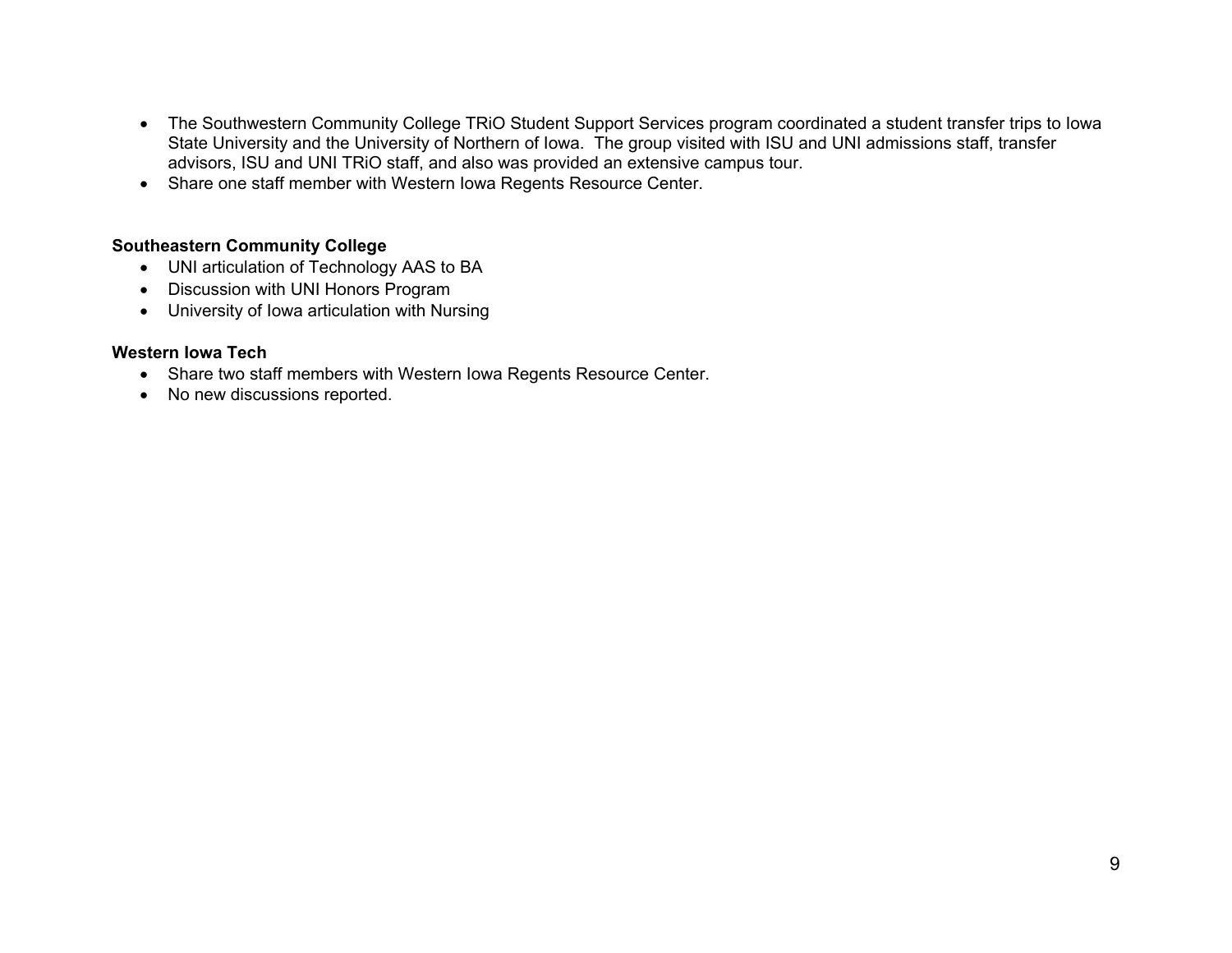## **Appendix B**—Update on Articulation Activities at Regent Universities

## **University of Northern Iowa**

- Launched the UNI@DMACC partnership. Beginning late January 2020, UNI staff were located on the DMACC Urban campus to promote UNI's online degrees to place bound students in the Des Moines area and DMACC service area
- Launched an online BAS in Managing Business & Organizations, which accepts an AAS degree from an Iowa community college
- Collaborated in the development of the new statewide Human Services transfer major into UNI's Family Services major
- Hosted the Eastern Iowa Community College UNI Days in Spring 2020 (which included Southeastern Community, Scott Community College, and Black Hawk Community College (Illinois).
- Hosted UNI Day @ Hawkeye CC, October 2nd, 2019 with numerous faculty/staff
- Hosted UNI Day @ Marshalltown CC, October 16, 2019 with numerous faculty/staff
- Hosted UNI Day  $\omega$  Indian Hills CC, October 28, 2019 with numerous faculty/staff
- Hosted UNI Day @ Ellsworth CC, February 25, 2020 with numerous faculty/staff
- Hosted UNI Visit to Hawkeye's TRIO group, January 22nd, 2020 (provided pizza & application assistance)
- Hosted UNI Visit to Kirkwood TRIO group, February 11th, 2020
- Hosted UNI Visit to Marshalltown TRIO group, March 24th, 2020 CANCELLED DUE TO COVID
- Hosted UNI Visit to DMACC Urban TRIO group, March 26th, 2020 CANCELLED DUE TO COVID
- Hosted UNI Visit to Iowa Central CC TRIO group, March 31st, 2020 CANCELLED DUE TO COVID
- Hosted UNI Transfer Adviser Workshop, April 8, 2020 RESCHEDULED FOR SEPTEMBER 22, 2020
- Developed Virtual Transfer Tuesdays, with all Iowa Community Colleges, Spring 2020
- Offered various virtual visits options for transfer students in Spring 2020
- Developed/hosted Transfer, Teach, Transform (Early Childhood and Elementary Education) Visit Day, October 10, 2019
- Finalized articulation agreement between UNI's Environmental Resource Management and KCC's Parks & Natural Resources
- Hosted Technology Adviser Workshop (for Career-Tech Advisers), September 27th, 2019
- Worked collaboratively with the community colleges in the development of the new CSC 116 course
- Changed UNI's College of Business Administration policy, and began accepting Principles of Marketing as an equivalent course
- Participating in Transfer Major/articulation conversations focused on Music and Computer Science (ongoing)
- Taking an inventory and "reframing" current online offerings to highlight "professional/workforce development" for young alumni, young professionals, and others who may be unemployed or underemployed (e.g., grad programs, in-service offerings for educators, certificate and endorsement programs) (ongoing)
- Seeking collaborative opportunities, including efforts to secure external funding sources, that add value and capacity in efforts to meet the needs in the state with partners such as Iowa Workforce Development, business organizations, the Iowa Department of Education, and community colleges (including efforts associated with the UNI@DMACC) (ongoing)
- Continuing the updating/revision of Department of Technology transfer articulation agreements (ongoing)
- Continuing to build/update the UNI Transfer Plans of Study, an online tool which shows community college students courses they can/should take (at their community college) to transfer into respective majors at the University of Northern Iowa (ongoing)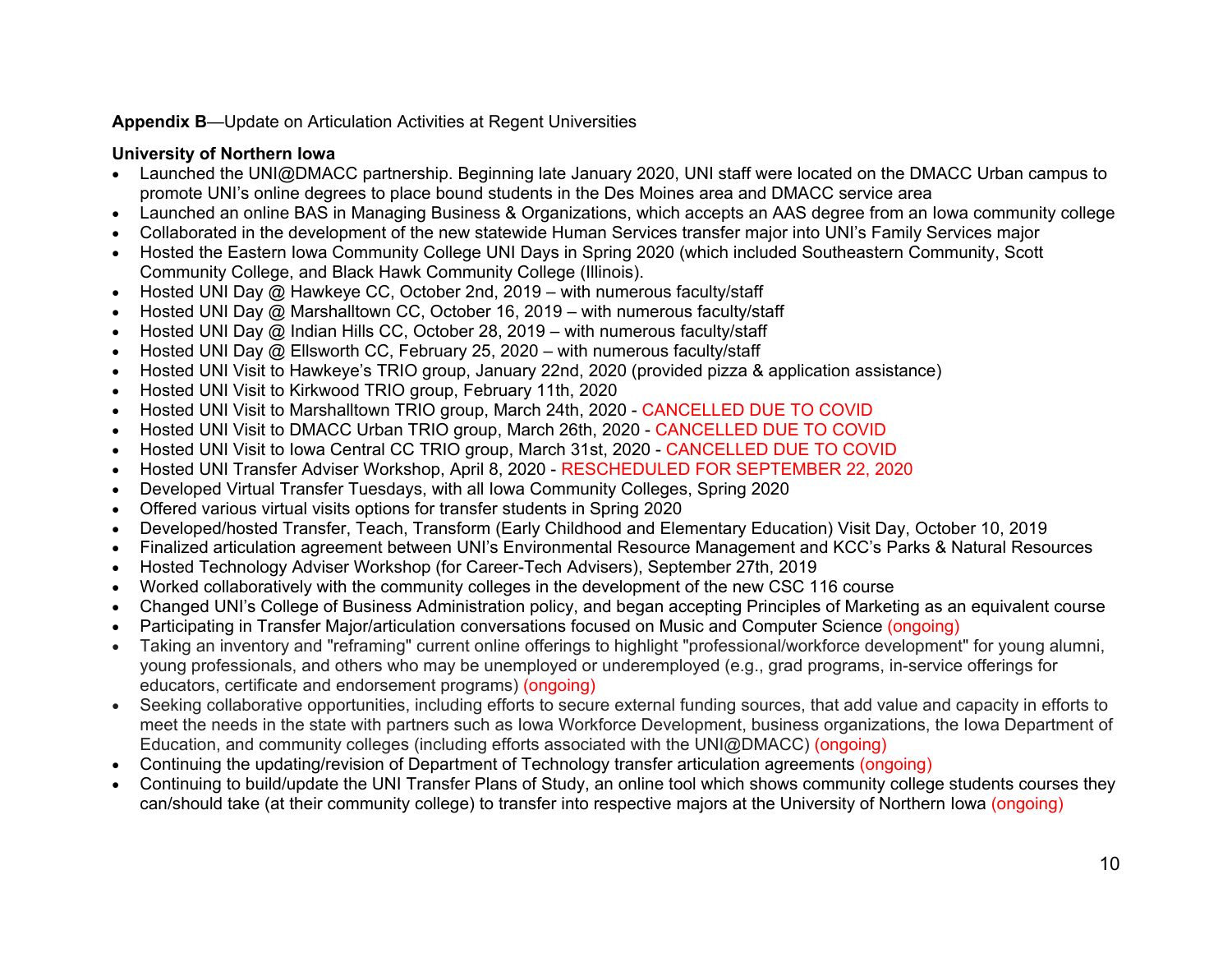## **University of Iowa**

The university works hard to maintain up to date transfer articulation websites and advising aids. These numbers are reflective of activity from September 1, 2019 – August 1, 2020.

- Transfer Course Equivalency Guide 64,694 unique visitors, 147,364 page views
- I-Chart Degree Audits 6,042 unique visitors, 9,635 page views
- Transferology searches 6,947
- Transfer Planning Resources 9,080 unique visitors, 13,102 page views
- University of Iowa Transfer Plans 4,214 unique visitors, 5,374 page views
- Maintain over 70 on-line transfer advising aids and transfer pathways.
- Provide all transfer students with a complete degree audit upon admission that details how their courses transfer.
- Administer 2 Plus 2, a Guaranteed Graduation Plan for Iowa Community College transfer students.
- Host a statewide transfer advisor listserv for easy means of communication between university and community college staff.
- Distribute updates via the Iowa Update Newsletter to community college staff.
- Visit every Iowa Community College each semester and participate in all transfer fair programs.
- Weekly office hours at Kirkwood Cedar Rapids and Iowa City campuses. Faculty and staff present in Kirkwood 101 classes.
- UI Admissions staff serve on the Kirkwood and Hawkeye Community College Liberal Arts Advisory Boards and the Southwestern General Education Advisory Board.
- Maintain an Admissions regional representative position in Des Moines for outreach activities in central and western Iowa.
- Advise students one-on-one regarding course selection, university policy and admission procedures prior to admission via phone, on campus appointments, off campus appointments, email, and instant messaging conversations.
- A group of faculty, staff and students from across the university who have an interest in the transfer experience, called the Transfer Think Tank, meet to discuss areas of transfer support and explore additional efforts to benefit this population.
- The university offers a Transfer Transition Course for entering transfer students.
- Transfer students are invited to participate in On Iowa! providing a comprehensive introduction to University life.
- Academic Support & Retention coordinates high-impact campus-wide programs and offers free academic support.
- All new transfer students are required to complete the Success at Iowa online course introducing them to resources and information that will help them be a successful Hawkeye.
- Transfer students complete the Excelling@Iowa survey and are assigned a Transfer Support Team to provide outreach to them and share campus resources that will ease their transition and help meet the needs they indicated on their survey.
- Committee meets to discuss military credit and course evaluators routinely send military training to faculty for further review.
- The College of Nursing has expanded into new agreements with Southeastern and Southwestern community colleges to allow those community college Nursing graduates to seamlessly transfer to finish their Bachelors of Nursing (BSN) degree from the University of Iowa in one year. The agreement is called "RN to BSN 3+1."
- Created Education transfer guides with recommended courses for all Iowa community colleges.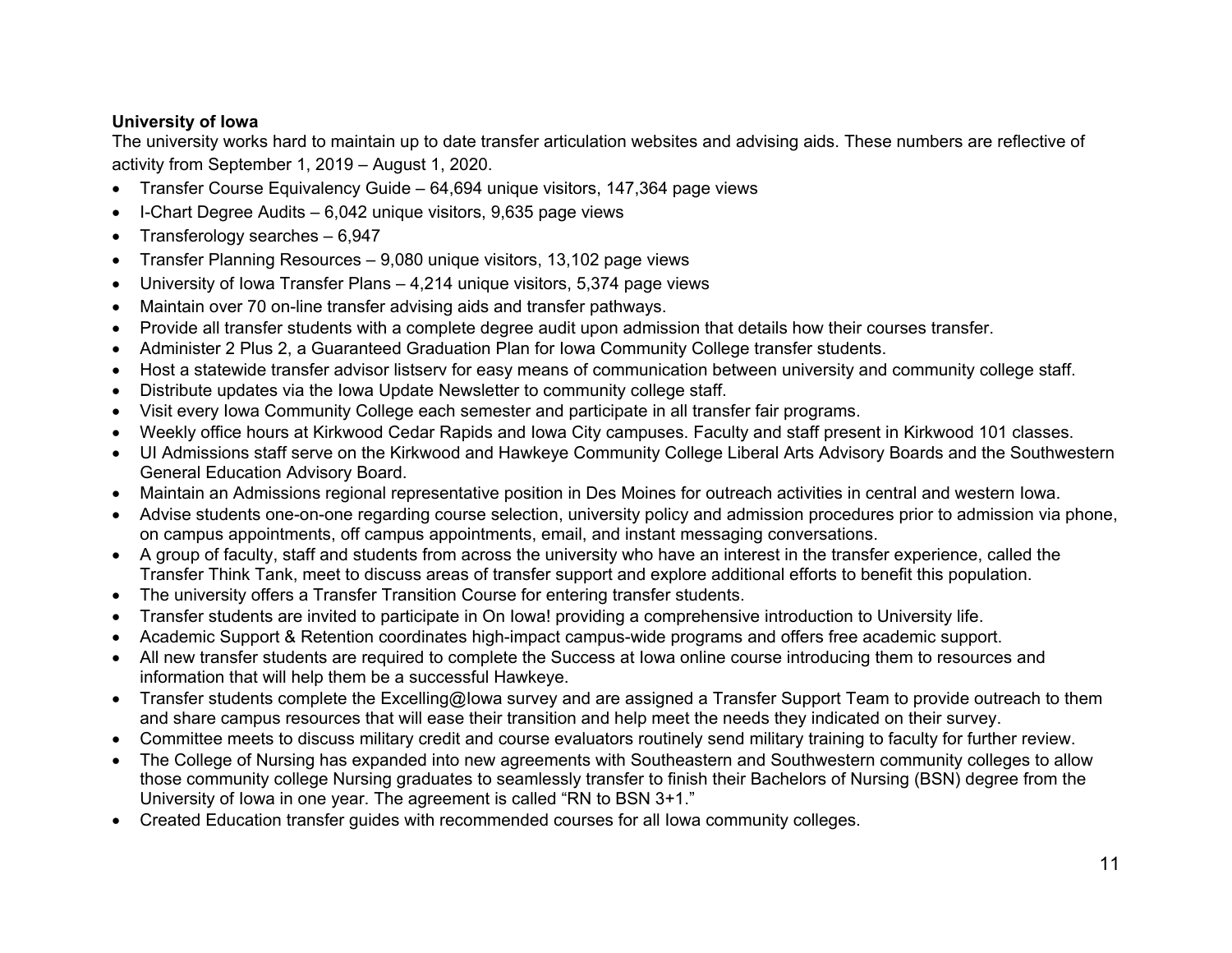## **Iowa State University**

- The Admissions Partnership Program (APP) [www.admissions.iastate.edu/partnership/](http://www.admissions.iastate.edu/partnership/)
- Hundreds of individual program and course articulation agreements with Iowa's community colleges
- Meet with DMACC Career Advantage Program for high school students and counselors on transfer for Career Academy courses
- In-person and virtual visits to every Iowa community college campus multiple times annually by transfer admissions counselors
- Hosted the Counselor Partnership Update Program for community college academic advisers
- Living learning communities available exclusively for or open to transfer students in various majors
- Maintenance of up-to-date transfer and articulation Web sites, including the following:
	- TRANSIT, Iowa State's on-line transfer articulation system [transit.iastate.edu/](https://transit.iastate.edu/)
		- o 27,134 visits and 15,193 unique visitors from September 15, 2019 to September 15, 2020
	- Course equivalency guides and transfer plans can be found at [www.admissions.iastate.edu/equiv/index.php](http://www.admissions.iastate.edu/equiv/index.php) and [http://www.admissions.iastate.edu/transfer/transfer\\_plans.php](http://www.admissions.iastate.edu/transfer/transfer_plans.php) or by visiting [www.transferiniowa.org/](http://www.transferiniowa.org/)
	- An updated transfer plan website to display the Iowa community college agreements <http://www.admissions.iastate.edu/transfer/plans.php>
		- o 18,838 visits and 12,305 unique visitors September 15, 2019 to September 15, 2020
	- Iowa State chairs the Transfer Relations Committee for the Iowa ACAC (Association for College Admissions Counseling)
- Student ambassador programs where prospective transfer students meet currently enrolled transfer students.
- Lead statewide conversation regarding articulation of agricultural programs and the implementation of common course descriptions, outcomes and assessment development by the community colleges.
- CALS has a college-wide transfer committee that meets monthly to discuss topics relevant to transfer, such as outreach, articulation, and recruitment with liaisons for each Iowa community college as a way to facilitate communication and outreach.
- 20 students who were in APP are now here as ISU (Ivy College of Business) students for Fall 2020.
- 124 transfer students in our Ivy Learning Communities TBLT (Transfer Business Learning Team)/BusAd 102 section.
- Approximately 80 students enrolled in 2 sections of traditional orientation class (BusAd 103) designated for transfer students.
- Approximately \$37,550 in scholarships was awarded to incoming transfer students.
- College of Design (COD) created a marketing piece for transfer students and sends out transfer-specific messaging.
- COD met with DMACC-Ankeny academic advisers to provide guidance on transferring into design majors.
- E-APP (Engineering Admissions Partnership Program) offers an expanded partnership opportunity to Iowa community college students who plan to transfer to ISU in an engineering field.
- A September 2019 event was held in conjunction with the Engineering Career Fair and welcomed students from across the state. The half-day transfer student workshop assisted students with course planning and transfer decision making/preparation, a discussion of core competencies regarding networking with potential employers, and meetings with academic advisers from engineering departments. The program culminates with students attending the College of Engineering Career Fair.
- College of Liberal Arts & Sciences (CLAS) has a liaison on the Hawkeye and Kirkwood CC Liberal Arts Advisory Committees.
- Women in Science and Engineering provided free tutoring to 65 female-identifying transfer students, and over 30 transfer students participate in WISE Transfer Experience activities annually.